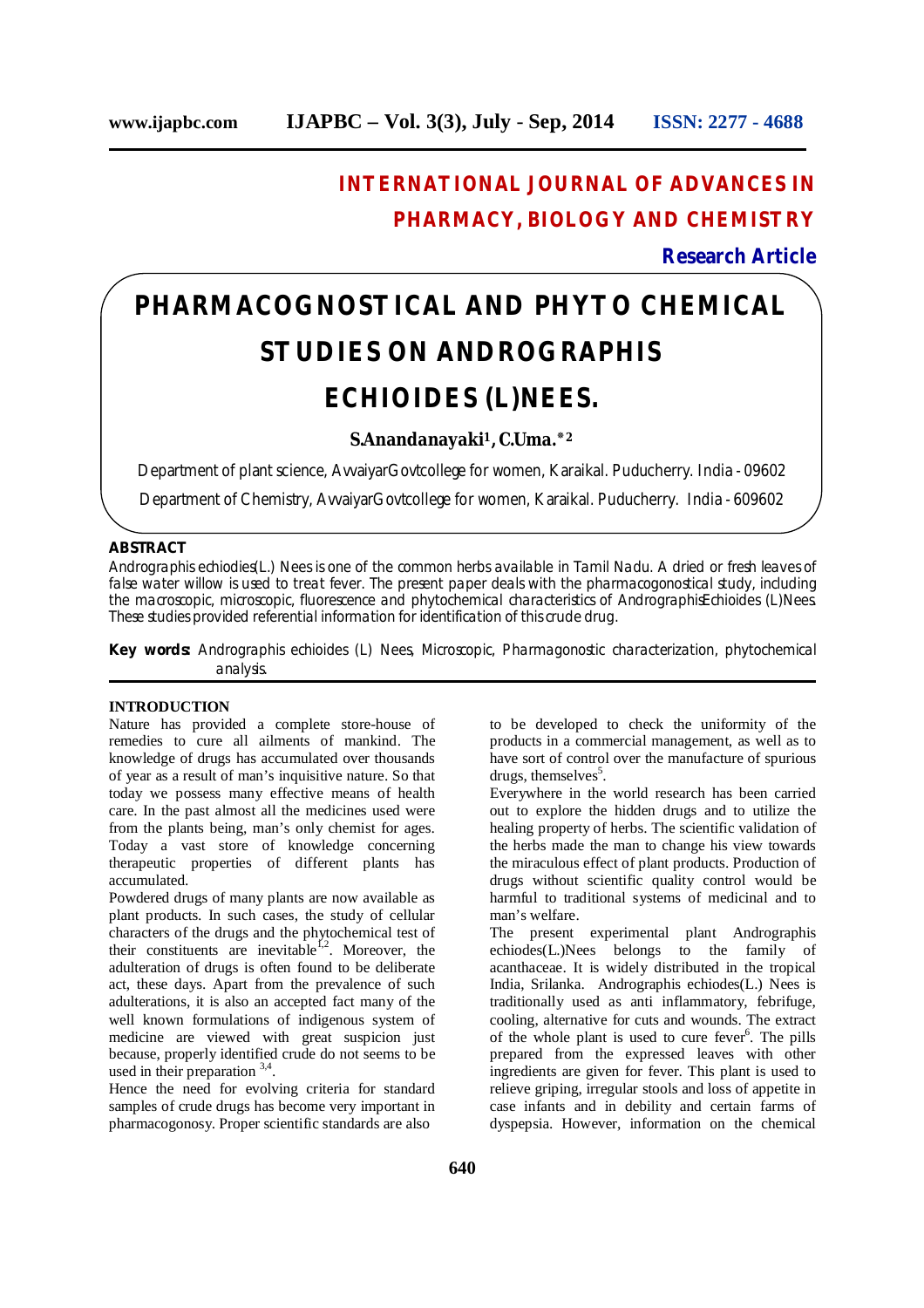composition and bioactivity of this species is very rare. Andrographisechioides is often substituted for kalmegh in tribal medicine<sup>7</sup>. Dried plants of Andrographisechioides is used by the tribal's to keep up the moisture content of economically important crops during the hot summer 8 .

Medicinal properties of this plant are more or less similar to those of Andrographispaniculata. However Andrographisechiodes(L.)Nees are devoid of andrographolide, which is the major bio-active constituent of kalmegh<sup>9</sup>. The juice expresses from the fresh leaves are used as febrifuge<sup>10</sup>. Andrographisechioides is identified as one of the most importantmedicinal plants in kanjamalai hills of Salem, which can be used for many ailments like cuts, wounds, and fever<sup>11</sup>. Androechin a new chalconeglucoside from Andrographisechioides was suspected to possess all the medicinal properties as that of Andrographispaniculata.<br>A herbal preparation

A herbal preparation containing garlic Terminaliabellirica, TerminaliaChebulla, GymnemaSylvestris along with the Andrographis Species was studied for hypdipidimic, antioxidant and Hypo glycemic activities<sup>12</sup> .

#### **MATERIAL AND METHODS**

The fresh plant were collected from the waste and fallow lands of padutharkollai village, five kilometers away from karaial and also from the garden of Maideenpalli, Karaikal. Collected plants were carefully examined and identified with the help of local floras. Identities of specimens were further confirmed with reference to flora of presidency of Madras<sup>13</sup>. Flora of Tamil Nadu Carnatic Mathew<sup>14</sup>. The fresh leaves were separated and used for the study of macroscopic and microscopic characters. Whereas the herbs were collected, dried in a shade and used for further studies. The plant is collected at different stages of Maturation and fixed in fixation for anatomical histochemical studies and determination of phytochemicals using standard procedure.

# **RESULTS AND DISCUSSION**

# **Morphology**

The plant Andrographisechioides(L)Nees is a dense herb with branchlets to 50 cm. Leaves are oblong to oblanceolate and are sub-sessile with glandular hairs on both abaxial and adaxial surface. The stem is slightly quadrangular with hairs on its surface. The plant shows Raceme type of inflorescence not exceeding the leaves and is scarcely branched.

The calyx of the flower is with sub equal lobes, lanceolate with glandular hairs. Corolla is white with brown tinge. It is tubular, showing the  $2+3$  lipped condition, which are unequal. Stamens-2, exserted and straight, style slender, with capitate stigma.

The capsules are ovoid, sparsely hairy, pointed above and narrowed below. The average number of the capsule per plant is 38, which is given in table-1. Seed are yellow in colour and ovoid. Average 100 seeds weight is given in the Table-1. Four seeds per capsule, 1.5mm across and glabarous.

By The free hand sections, the anatomical characters of root stem and leaf were observed.

ROOT: The outermost covering of the root is the epidermis which is composed of single layer of barrel shaped epidermal cells. It lacks stomata and cuticle. The epidermis is followed by the compactly arranged parenchymatous cortex. Secondary growth is present. The phloem is towards the epidermis and the xylem is at the centre (Fig-1).

STEM: T.S of the stem shows the well-defined epidermis with epidermal hairs. It is followed by the hypodermis and the chlorenchymatous cortex. The xylem elements are spherical in shape. The xylem is endarch. The phoem is encircling the xylem. Prominent pith is present in the centre. The pith cells are polygonal and are compactly arranged (Fig-2).

LEAF: the transverse section of leaf shows the upper and lower epidermis with glandular hairs. The mesophyll, in between the epidermis is made of palisade cells and spongy cells. The palisade parenchyma cells compactly arranged without any intercellular spaces. The spongy cells are loosely arranged with intercellular space and air cavities for gaseous exchange. In the midrib region the stele is surrounded a layer of compactly arranged parechymatous cells. The stele is limited by the boarded parenchyma cells. The xylem is facing the upper epidermis where the phloem is towards the lower epidermis (Fig-3).

#### **Quantitative microscopical analysis:**

The vital quantitative microscopical analysis of leaves of andrographisechioides(L.)Nees was carried out. Leaf constants like stomatal index, Stomatal frequency, vein islet number, vein termination number and palisade ratio were measured (Table-2).

## **Histochemical Studies:**

Histochemicalcolour reactions were carried out on the leaf, stem transverse sections by the reported methods <sup>15,16</sup>. T.S of leaf and stem stained with reagent showed that the presence of carbohydrate, alkaloids, tannins and phenols.

#### **Physiochemical Analysis:**

Behavior of crude leaf powder with different chemical reagents was studied to detect the presence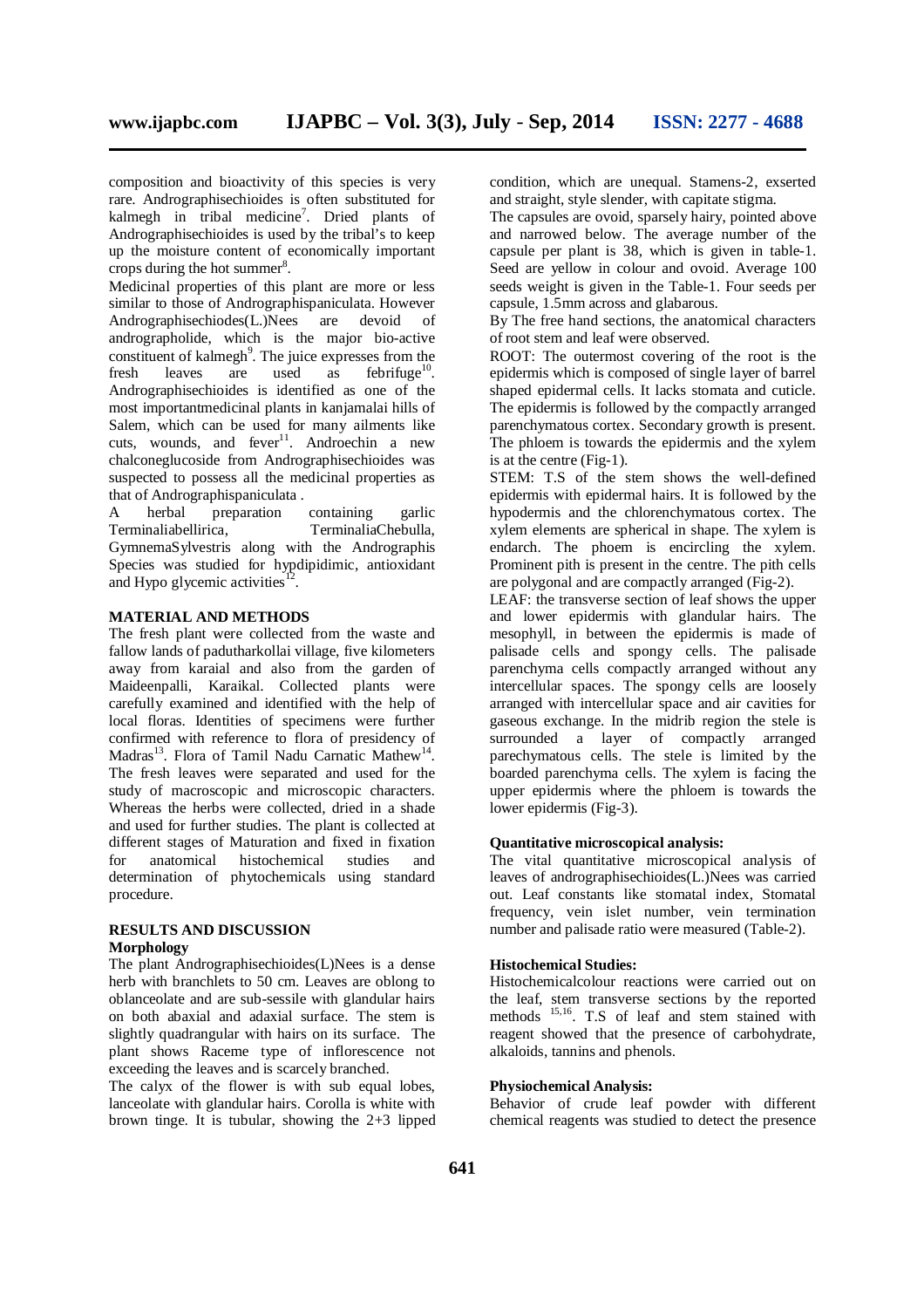of phytoconstituents with colour changes under daylight by reported method  $17$  and the results were shown inn table (3).

#### **Ash values:**

Total ash, sulphated ash, water soluble ash and acid insoluble ash of the whole plant powder of Andrographis echinoids (L.)Nees were done as per the Indian Pharmacopoeia and the results are in Table.4. Extracts were prepared with alcohol and ethanol solvents by reported method <sup>18.</sup>

#### **Fluorescence analysis of extracts:**

In fluorescent analysis the appearance of powder in both visible light and UV light were quantitatively measured and determined by the method<sup>18</sup>. The observation are given in Table.5

#### **Qualitative phytochemical Analysis:**

The freshly prepared plant extracts of Andrographisechioides (L).Nees in water were tested for the presence of phytochemical constituents using reported methods $19^{\circ}$  and the results are given in Table.6

#### **CONCLUSION**

In conclusion, the present study on Pharmacognostical characters of Andrographisechioides (L).Nees plant will be providing useful information in ash value, Acid insoluble and soluble ash, solubility percentage, extractive value, Fluorescence characteristics and quantitative estimations. The phytochemical standards were evolved. The plants were identified based on their morphological characters. All the parts of the plant lie root, stem, leaves, flowers and fruits<br>were analyzed and their morphological, were analyzed and their morphological, microscopical, histochemical, and physiochemical, phytochemical characteristics were studied.



**Transverse section of root Transverse section of stem**





**Fig 3 Transverse section of leaf**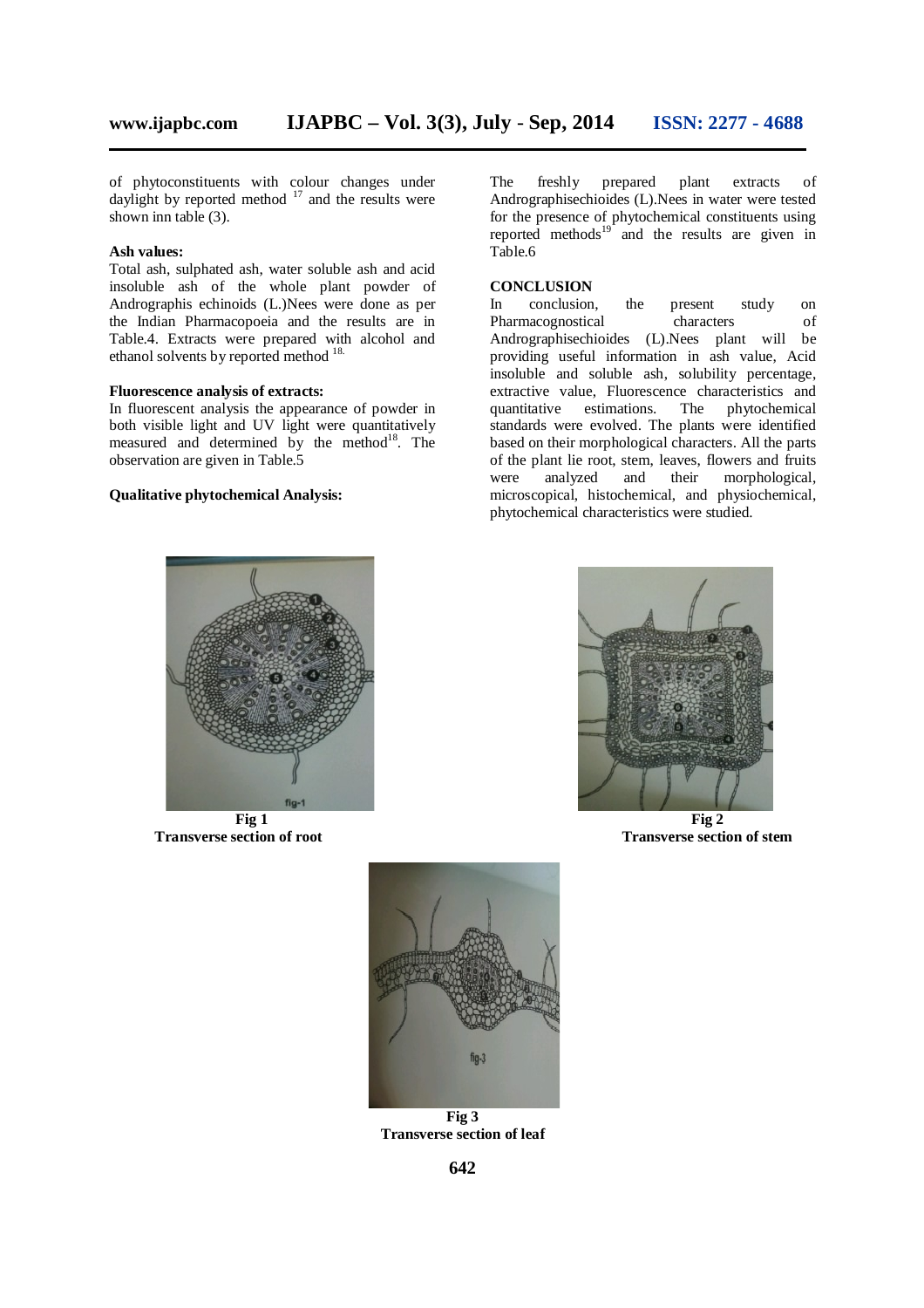| <b>Morphological parameters</b>  |                        |  |
|----------------------------------|------------------------|--|
| SHAPE OF LEAF                    | OBLONG TO OBLANCEOLATE |  |
| Average dimension of Leaf (cm)   | $L-3.81$ :B-0.9        |  |
| Average Leaf Area (cm2)          | 34.29                  |  |
| Shape and colour capsule         | Ovoid Brown            |  |
| Average No.of the capsules/plant | 38                     |  |
| Average No. of the seeds/capsule | 4                      |  |
| Average 100 seeds wt.            | 0.368g                 |  |

**Table 1**

**Table 2 Quantitative Microscopical values of leaves of Andrographisechioides (L) Nees.**

| S.No. | Parameters studied      | Leaf              |  |
|-------|-------------------------|-------------------|--|
| 1.    | Stomatal Frequency      |                   |  |
|       | <b>Upper Surface</b>    | $95 - 110 - 125$  |  |
|       | Lower Surface           | 120-116-142       |  |
| 2.    | Stomatal Index          |                   |  |
|       | <b>Upper Surface</b>    | 10.09-13.0-15.11  |  |
|       | Lower Surface           | 11.06-14.41-17.22 |  |
| 3.    | Vein islet number       | $4 - 5.5 - 9$     |  |
| 4.    | Vein termination number | $8-12-16$         |  |
| 5.    | Palisade ratio          | 18.2-19.8-21.8    |  |

| Table 3                                               |  |  |  |
|-------------------------------------------------------|--|--|--|
| Leaf powder Behaviour of Andrographisechioides(L)Nees |  |  |  |

| S.No | Reaction with powder | Colour       |
|------|----------------------|--------------|
| 1.   | Powder as such       | Light green  |
| 2.   | $P+$ Conc. H2SO4     | <b>Brown</b> |
| 3.   | $P+$ Conc. HCl       | <b>Brown</b> |
| 4.   | $P+$ Conc. HNO3      | Red          |
| 5.   | $P+$ Acetic acid     | Dark green   |
| 6.   | $P+10\%$ NaOH        | Deep green   |
| 7.   | $P+1N$ HCl           | Light green  |
| 8.   | $P+I2$ solution      | Blue         |
| 9.   | $P + FeCl3$          | Brown        |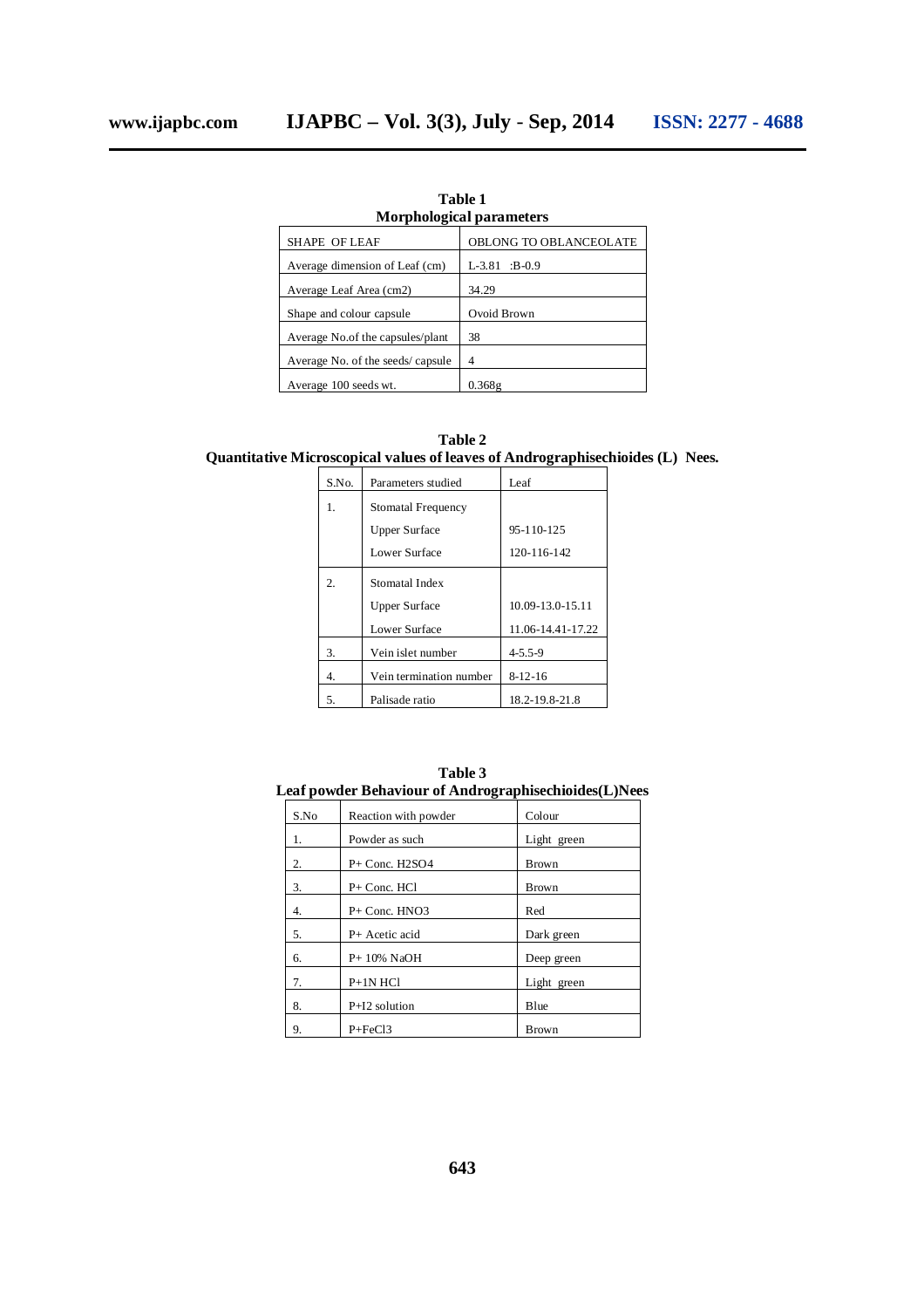**Table 4 Physiochemical values (percentage) of Andrographisechioides (L).Nees.**

| S.No. | Parameters studied       | Percentage values |
|-------|--------------------------|-------------------|
|       | Total ash value          | 34%               |
| 2.    | Acid insoluble ash value | 17%               |
| 3.    | Acid soluble ash value   | 83%               |
| 4.    | Solubility % in alcohol  | 40%               |
| 5.    | Loss on drying           | 46%               |
|       | Solubility % in water    | 28%               |

**Table 5 Fluorescence analysis of powder of Andrographisechioides (L).Nees**

| S.No | Powder with chemical substances | UV light  | Visible Light |
|------|---------------------------------|-----------|---------------|
|      | Powder as such                  | Ash green | Light green   |
| 2.   | P+50% HNO3                      | Ash green | Red           |
| 3.   | $P+1N$ HCl                      | Ash green | Ash green     |
| 4.   | P+ 1N NaOH in water             | Ash green | Ash green     |
|      | $P+1N$ NaOH in Alcohol          | Ash green | <b>Brown</b>  |

**Table 6 Qualitative phytochemical screening of extract of Andrographisechioides(L).Nees**

| S.No | Name of the compounds | Name of the test                                                                                         | Aqueous Extract          |
|------|-----------------------|----------------------------------------------------------------------------------------------------------|--------------------------|
| 1.   | Carbohydrates         | i. Fehling's                                                                                             | $++$                     |
|      |                       | ii. Benedict's                                                                                           | $^{+}$                   |
| 2.   | Alkaloids             | i. Mayer's                                                                                               |                          |
|      |                       | ii. Hager's                                                                                              | $+$                      |
|      |                       | iii. Wagner's                                                                                            | $+$                      |
|      |                       | iv.DragenDroff's                                                                                         |                          |
| 3.   | <b>Steroids</b>       | Chloroform+ acetic acid +H2SO4                                                                           | $\overline{a}$           |
| 4.   | Tannins & Phenols     | i. 10% Lead acetate                                                                                      | $+$                      |
|      |                       | ii. 5% Ferric chloride                                                                                   | $+$                      |
|      |                       | iii. 1% gelatin                                                                                          | $+$                      |
| 5.   | Saponins              | Foam test                                                                                                | $++$                     |
| 6.   | Fixed oils & Fats     | Spot test                                                                                                |                          |
| 7.   | Gums & Mucilage       | Alcoholic precipitation                                                                                  | $+$                      |
| 8.   | Proteins              | Biuret test                                                                                              | $++$                     |
| 9.   | Flavonoids            | NaOH/HCl                                                                                                 | $+++$                    |
| 10.  | Volatile oils         | Hydro distillation method<br>$(11)$ Pich emount $(11)$ Moderate emount $(1)$ Minimum emount $(2)$ Absent | $\overline{\phantom{0}}$ |

 $(++)$  - Rich amount, $(++)$  - Moderate amount, $(+)$  - Minimum amount, $(-)$ - Absent